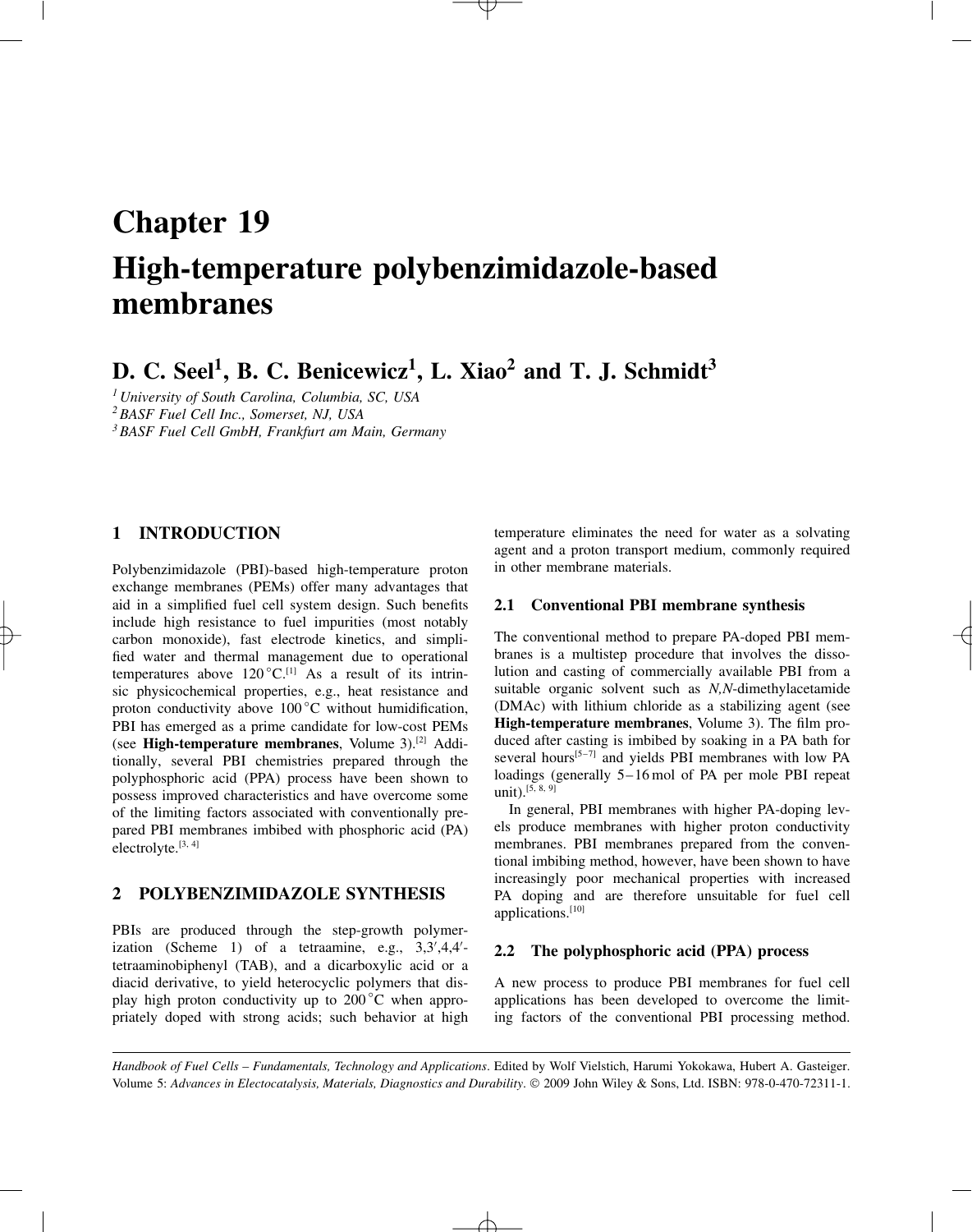

Scheme 1. General synthetic scheme for the synthesis of PBI in PPA (polyphosphoric acid).

This novel process, termed the *PPA process*, produces high molecular weight polymer with a membrane structure capable of attaining high acid-doping levels while maintaining good mechanical properties and excellent long-term stability.

The PPA process utilizes a widely employed polycondensation agent, PPA, to perform as a condensation reagent as well as casting solvent in a single step, one-pot polymerization. The general procedure for the synthesis of PBIs by the PPA process was previously reported by Xiao *et al.*[3] The synthesis is performed by combining a dicarboxylic acid and a tetraamine with PPA in a suitable reaction vessel. The reaction temperature is controlled by a programmable temperature controller and an oil bath during a ramp and soak procedure. Typical polymerization temperatures are approximately  $190-220$  °C for  $16-24$  h.<sup>[3]</sup> Under the appropriate reaction conditions, high molecular weight PBI polymer is produced. Polymer solutions of PBI in PPA are directly cast into films and upon exposure to ambient moisture, PPA is hydrolyzed to PA to yield highly PA-doped PBI membranes. A transition from the polymer solution state to a gel state is observed during the hydrolysis as PPA (a good solvent for PBI) is converted *in situ* to PA (a poor solvent for PBI). This sol–gel transition results in a mechanically stable, highly conductive PEM that is capable of operating at high temperature without humidification of feed gases. The multiple chemical reactions and physical transitions that occur during the PPA process have been summarized in a "state diagram", as shown in Figure  $1.^{[3]}$  The details of the phase diagram and the sol–gel transition illustrated in Figure 1 change with different polymer structures and processing conditions. However, many polymer chemical structures provide excellent gel stability up to 200 °C. Furthermore, the stability of the gel phases is also aided by the difficulty in thermally converting PA to PPA at this temperature range.



**Figure 1.** State diagram of the PPA sol–gel preparation process.

The induced sol–gel transition unique to the PPA process is vital in the preparation of PBI membranes that exhibit substantially different properties than the conventionally imbibed membranes. Greenbaum et al.<sup>[4]</sup> employed nuclear magnetic resonance (NMR) to explore the differences in transport properties between conventionally imbibed PBI and PBI prepared by the PPA process. The PBI samples prepared by the PPA process and the conventional method differed only in membrane preparation, but were similar in polymer weight percent, PA loading, and water content. Although different inherent viscosities (IV), or relative measures of molecular weight, are seen for each polymer as a result of the different polymer processing methods, both preparation methods are effective in producing doped PBI membranes. As seen in Table 1, the proton diffusion coefficient and bulk conductivity of the PPA-prepared *meta*polybenzimidazole (*m*-PBI) membrane were significantly higher than the conventionally imbibed membrane.

Owing to the discrepancy in proton conductivities of two identical chemistries prepared by different methods, it can be concluded that the PPA process imparts a polymer membrane structure capable of providing a proton transport mechanism that is more efficient than that of the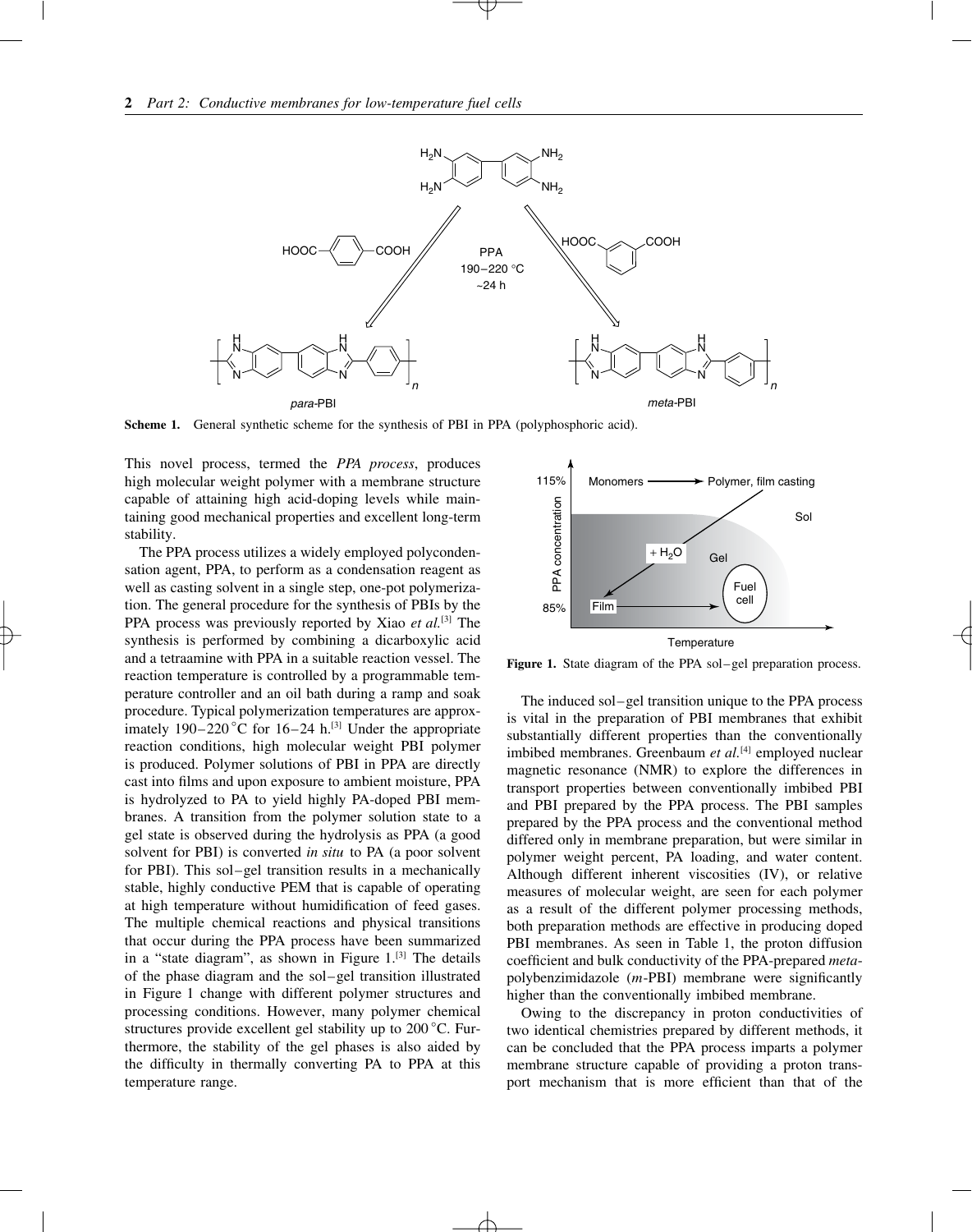| $IV^a$ (dl $g^{-1}$ ) | Film process              | Polymer<br>$(wt\%)$ | PA<br>$(wt\%)$ | Water<br>$(wt\%)$ | PA/PBI<br>(molar ratio) | Proton diffusion<br>coefficient <sup>b</sup> (cm <sup>2</sup> s <sup>-1</sup> ) | Conductivity $c$<br>$(S \, \text{cm}^{-1})$ |
|-----------------------|---------------------------|---------------------|----------------|-------------------|-------------------------|---------------------------------------------------------------------------------|---------------------------------------------|
| 0.89                  | Conventionally<br>imbibed | 15.6                | 60.7           | 23.7              | 12.2                    | $10^{-7}$                                                                       | 0.048                                       |
| 1.49                  | PPA process               | 14.4                | 63.3           | 22.3              | 13.8                    | $3 \times 10^{-6}$                                                              | 0.13                                        |

**Table 1.** Comparison of  $H_3PO_4$  *m*-PBI membranes prepared by different methods.

<sup>a</sup> Inherent viscosity (IV) was measured at a polymer concentration of 0.2 g dl<sup>-1</sup> in concentrated sulfuric acid (96%) at 30 °C, using a Canon Ubbelohde viscometer

<sup>b</sup> Estimation of upper bound for conventionally imbibed *m*-PBI at 180 °C; PPA-prepared *m*-PBI measured at 180 °C

 $\rm c$  Measured at 160 $\rm ^{\circ}C$  after an initial heating to 160 $\rm ^{\circ}C$  to remove water

conventional membrane. The work of Greenbaum *et al.* supported this conclusion through extensive proton  $({}^{1}H)$ and phosphorous  $(^{31}P)$  NMR.<sup>[4]</sup>

**process**

PBI chemistries with the end goal of improving PEM characteristics.

## **2.3 PBI chemistries prepared through the PPA 2.4 The physical and chemical properties of PBI**

Several PBI chemistries prepared through the PPA process have been explored, including AB-PBI, *meta*polybenzimidazole (*m*-PBI), *para*-polybenzimidazole (*p*-PBI), pyridine-based PBIs, and sulfo-PBIs.<sup>[3, 11, 12]</sup> Most work thus far has focused on *m*- and *p*-PBI and is the major focus of discussion in this article.

The mechanical and PEM characteristics of PBI are very much dependent on the polymer's chemical structure. One of the primary effects of the polymer's chemical structure is the amount of PA retained in the membrane, ranging from 3 to *>*50 mol of PA per mol of polymer repeat unit for different PBI chemistries (e.g., ratios of 12.2 and 13.8 for the materials shown in Table 1). Also, some of the more soluble PBIs remain in solution after the hydrolysis procedure and are too soluble to form films. Ongoing research has continued to explore additional *m*-PBI was the first PEM to be developed by the PPA process. The membrane showed proton conductivities as high as  $0.13 \text{ S cm}^{-1}$  at 160 °C (see Table 1) and good mechanical properties with PA loadings of 14–26 mol of PA per mole of PBI repeat unit. At PA loading levels of 25 mol of PA per mole of polymer repeat unit, typical room temperature tensile strength and elongation at break values for *m*-PBI are 1.6 MPa and 250%, respectively.

Compared to *m*-PBI, the PA loadings and proton conductivities of *p*-PBI were reported to be higher in films that retained mechanical stability.[3] Typical PA loadings of *p*-PBI membranes ranged from 20 to 40 mol of PA per mol PBI repeat unit and conductivities of 0.01 S cm−<sup>1</sup> at room temperature up to  $0.26 S \text{ cm}^{-1}$  at 200 °C. The mechanical properties of the stiffer-chained *p*-PBI showed improvement over that of *m*-PBI as well, having similar mechanical properties at higher PA-doping levels. A typical tensile strength value for *p*-PBI is 1.7 MPa at an acid-doping level



Sulfo-based PBI

 $\triangle$ 

**Scheme 2.** Examples of polybenzimidazole (PBI) chemistries prepared through the polyphosphoric acid (PPA) process.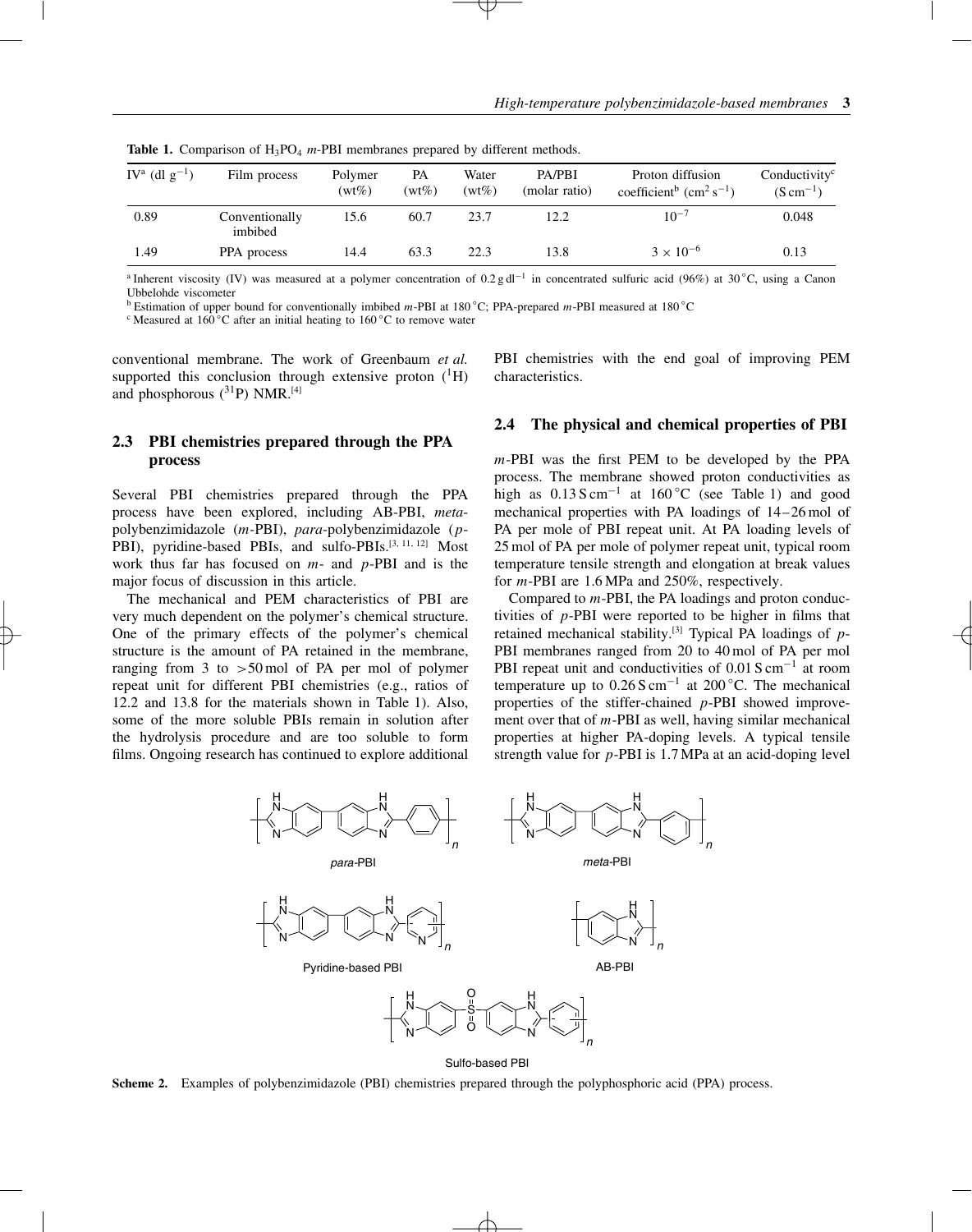

**Figure 2.** Through-plane conductivity–temperature behavior for several PEMs ( $\Box$  Nafion,  $\blacksquare$  PBI cast from trifluoroacetic acid,  $\Diamond$ *m*-PBI cast from DMAc (conventional membrane preparation),<sup>[9]</sup>  $\circ$  PBI from conventional DMAc casting method,  $\bullet \bullet \bullet$ *p*-PBI chemistries prepared via the PPA process). All membranes were prepared in the Benicewicz research group at Rensselaer Polytechnic Institute. [Reproduced from Ref. [9] © Springer, 2001.]

of 36 mol of PA per mol of PBI repeat unit.<sup>[3]</sup> Figure 2 shows the conductivity–temperature behavior for several different proton exchange membranes.

## **2.5 Other proton conductors for use in high-temperature fuel cells**

# *2.5.1 SiC matrix used in phosphoric acid fuel cells*

In order to use PA as the electrolyte in commercial PA fuel cell stacks, the acid has to be embedded into a matrix material, which can withstand both the acidic environment and the operation temperature. In 1970, it was discovered that SiC was the material of choice.<sup>[13]</sup> Initially, approximately 5-µm SiC particles and 5 wt% polytetrafluoroethylene (PTFE) were sprayed onto the electrodes and heat treated at  $310\degree C$  in order to bond the structure together and form a relatively self-standing matrix. At lower particle sizes implemented later (approximately  $1 \mu m$ ), matrices could also be formed without using a PTFE binder (see **Stack materials and stack design**, Volume 4). In order to keep the resistance low, the thickness of the matrix was approximately  $50-100 \mu m^{[14, 15]}$  with effective ionic conductivities of approximately  $0.05-0.15$  S cm<sup>-1</sup> at operating conditions of  $180-200$  °C. However, to guarantee long life in the fuel cell stack, it had to be ensured that the porosity of approximately 50% was maintained and that the pore-size distribution (concomitant with the respective bubble pressure of 70 kPa or greater) of the SiC matrix did not change much during stack life since the interaction of matrix and PA was only of a physical nature. That is, the acid was held

in place solely by capillary forces of the pores in the matrix. If the bubble pressure became too low during operation, the acid could be easily removed from the matrix. However, SiC electrolyte matrices were used in the commercial PC 25 phosphoric acid fuel cell (PAFC) power plants from UTC and allowed stack operation for 40 000 h or more (see **Experience with 200 kW PC25 fuel cell power plant**, Volume 4).

### *2.5.2 Solid acid separators*

Solid inorganic proton conductors like  $CsHSO<sub>4</sub>$  or  $CsH<sub>2</sub>PO<sub>4</sub>$  were first used as separators in fuel cells by Haile and coworkers<sup>[16, 17]</sup> in so-called solid acid fuel cells, although this group of materials has been known for a long time as solid proton conductors, e.g., solid acidic sulfates, phosphates, or selenates.[18] Generally, at room temperature, these materials are low-symmetry solids with low proton conductivity and well-ordered hydrogen bonds between, e.g., well-ordered  $HSO_4^-$  tetrahedra. Upon increasing the temperature above certain limit (approximately 140 ℃ for  $CsHSO<sub>4</sub>$  and 230 °C for  $CsH<sub>2</sub>PO<sub>4</sub>$ ), these solid acids undergo a phase transition into a highly symmetric socalled plastic phase with high proton conductivity. The plastic phase can be described as a phase with long range order but local dynamic reorientational disorder of the sulfate tetrahedra<sup>[18]</sup> and thought of as a solid with some liquidlike properties.<sup>[18]</sup> In CsHSO<sub>4</sub>, the increased proton conductivity can be ascribed to fast hydrogen bond breaking and diffusion concomitant with fast reorientation of the sulfate tetrahedra. Similar to pure PA, where only the proton is diffusing while the  $H_2PO_4^-$  maintain their positions, in  $CsHSO<sub>4</sub>$ , the sulfates maintain their position in the crystals. Uda and Haile also demonstrated the feasibility of using  $CsH<sub>2</sub>PO<sub>4</sub>$  as proton conductor in single-cell measurements at 240 °C with peak power densities of up to 0.415 W cm<sup>-2</sup> at approximately 0.35 V using humidified hydrogen and oxygen.<sup>[17]</sup> At  $0.6 \text{ V}$ , approximately  $0.3 \text{ W cm}^{-2}$  could be demonstrated with a separator thickness of  $25 \mu m$ . However, to reach these single-cell performances, Pt loadings of up to 15 mg cm−<sup>2</sup> were used. Nevertheless, these lab cell experiments show some potential for using solid acids as separators in fuel cells.

# **3 COMMERCIAL SOURCES OF PBI MEAS**

PBI prepared through the PPA process is commercially available from BASF Fuel Cell (formerly PEMEAS) in the form of membrane electrode assemblies (MEAs). Three generations of PBI MEAs have been developed by BASF Fuel Cell using a state-of-the-art manufacturing line. These MEAs include Celtec<sup>®</sup> L, Celtec<sup>®</sup>-P1000, and Celtec<sup>®</sup> V, a newly designed PBI membrane for use in direct methanol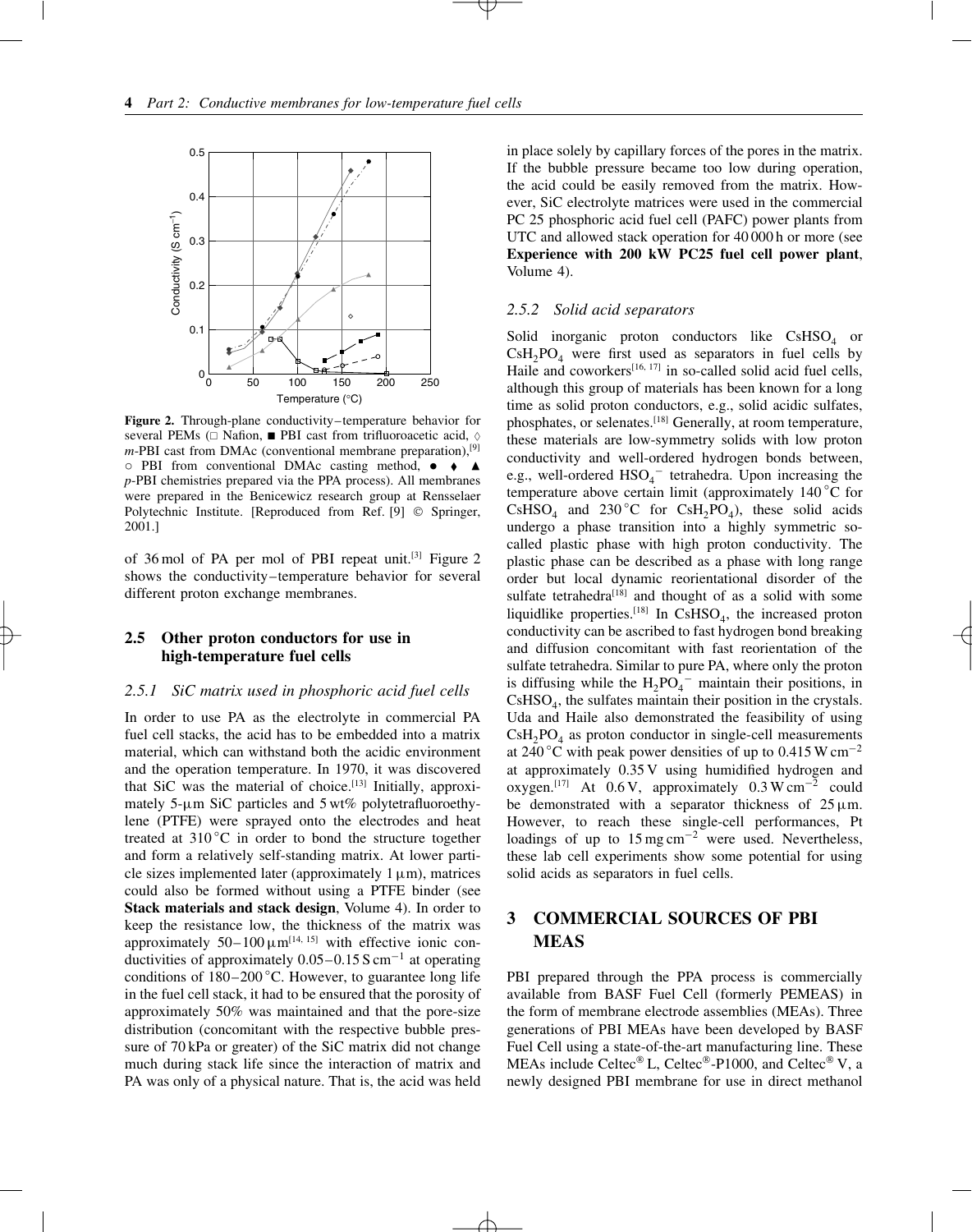fuel cells (DMFCs). Currently, the commercial product is the Celtec-P1000 MEA.

# **3.1 Properties of commercial Celtec<sup>®</sup>-P1000 MEAs**

The Celtec®-P1000 MEA available from BASF Fuel Cell has been shown to have a long lifetime and a high tolerance to typical reformate impurities such as carbon monoxide (CO) and hydrogen sulfide  $(H_2S)$ . The typical performance properties of Celtec-P1000 MEAs are summarized in Figure 3(a) showing *I* –*E* curves with pure hydrogen and with a common steam reformate. It becomes clear from Figure 3(a) that even with  $2\%$  by volume of CO in the anode stream, the performance can be maintained close to the performance with pure hydrogen. In order



**Figure 3.** Celtec®-P1000 MEA performance and degradation (single-cell data, 50 cm<sup>2</sup>, 1.7 mg cm<sup>-2</sup> total Pt loading). (a) H<sub>2</sub>-air and reformate–air polarization curves at 180 °C, 1 bar<sub>a</sub>, stoichiometry 1.2/2, reformate composition 70% H<sub>2</sub>, 2% CO, balance CO<sub>2</sub> (nonhumidified gases). (b) Anode overpotential versus pure hydrogen operation as function of temperature and CO partial pressure. Base reformate contains  $60\%$  H<sub>2</sub>,  $17\%$  H<sub>2</sub>O, balance CO<sub>2</sub> and the CO concentration as shown in the figure. Anode stoichiometry 1.2, 1 bar<sub>a</sub> (anode Pt loading is 1 mg cm<sup>-2</sup>). (c) Long-term durability test at 160 °C, H<sub>2</sub> air, 1 bar<sub>a</sub>, stoichiometry 1.2/2.

△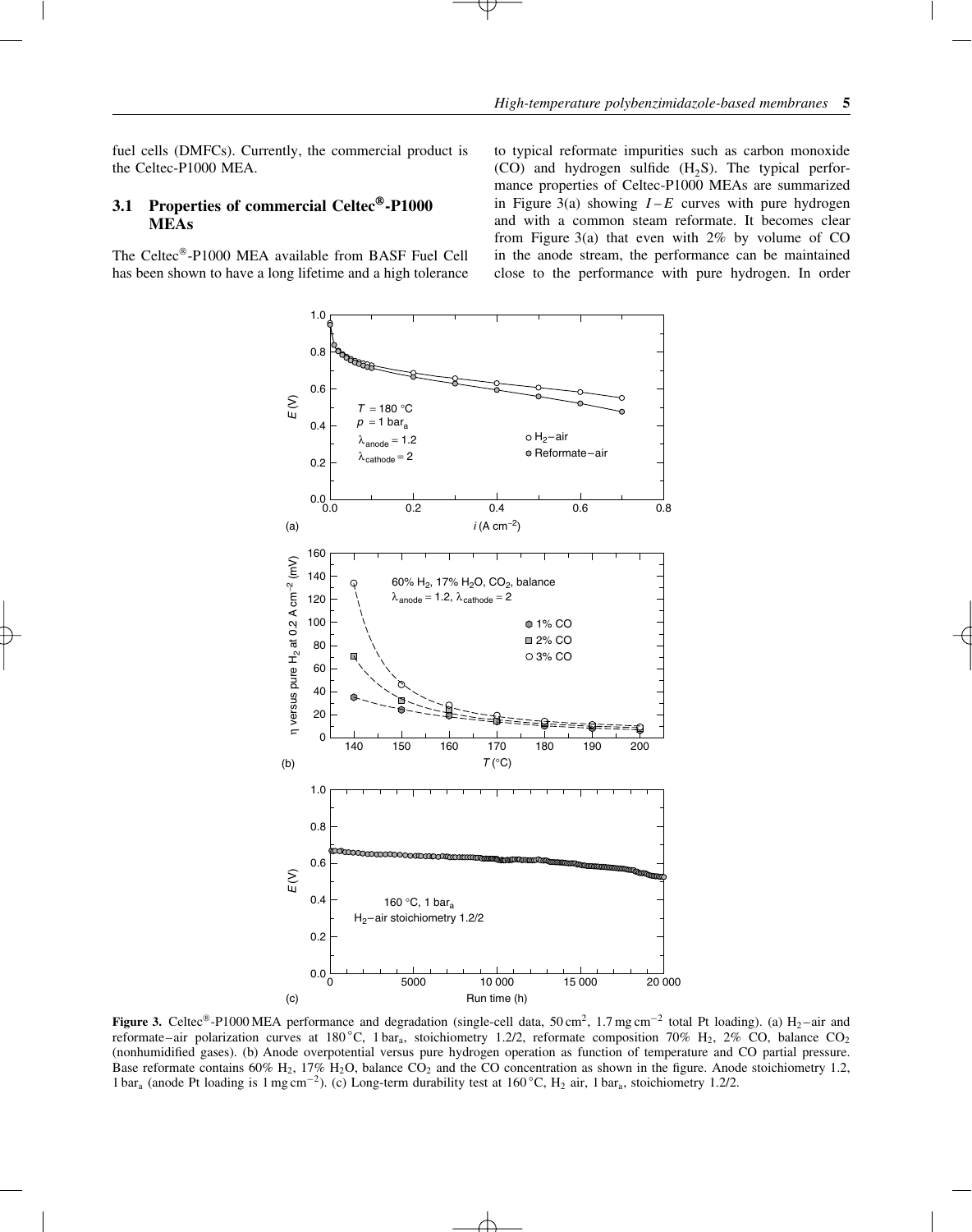to demonstrate, in more detail, the unique CO tolerance of Celtec-P1000 MEAs, Figure 3(b) illustrates the anode overpotentials of different CO containing steam reformates (reformate composition is  $60\%$  H<sub>2</sub>,  $17\%$  H<sub>2</sub>O,  $1-3\%$  CO, balance  $CO<sub>2</sub>$ ) versus the same reformate without CO contaminant. At a typical stack operation temperature range of 170–180 °C, only small overpotential changes are observed when the CO partial pressure is changed, opening very broad operating windows with respect to operation temperature and anode gas composition. Lifetime tests at steadystate operation and  $160^{\circ}$ C, with no humidification, shows a voltage drop of less than  $6\mu V h^{-1}$  and a lifetime of at least 20 000 h (Figure 3c) using pure hydrogen and air at a  $H_2$ -air stoichiometry of 1.2/2.0.<sup>[19]</sup> Finally, MEA testing at 180 °C using wet reformate with 2% CO and 5-ppm  $H_2S$ shows an average voltage drop approximately  $17 \mu V h^{-1}$ during a 3500-h test, proving a high tolerance to sulfur and no additional anode degradation compared to pure reactants at  $180^{\circ}$ C.<sup>[20]</sup>

## **3.2 Applications of PBI MEAs**

Several applications exist for the PBI fuel cell MEAs, including the use of  $Celtec^{\circledast} - P1000$  MEAs in systems for stationary power needs, e.g., backup power units, combined heat and power (CHP) systems, and microportable power applications, such as small systems for battery replacement. Figure 4 illustrates two real-life examples based on Celtec MEAs, including a 5-kW CHP system for home energy supply and a miniature reformed methanol system (25 W) for



**Figure 4.** Fuel cell systems based on Celtec MEA technology (a)  $GenSys^{\circledR}$  5-kW high-temperature combined heat and power system from Plug Power. Picture is provided and copyrighted by Plug Power. (b) Ultracell's XX25 25 W high-temperature reformed methanol system sized  $15 \text{ cm} \times 23 \text{ cm} \times 4.3 \text{ cm}$  weighing 1.24 kg (www.ultracellpower.com). Picture is provided and copyrighted by Ultracell.

use as a battery backup system.<sup>[21]</sup> Celtec<sup>®</sup> V applications include stationary and mobile devices based on methanol fuel cells.<sup>[22]</sup>

More recently, PBI-based membranes prepared through the PPA process have been used for electrochemical hydrogen pumping.<sup>[23]</sup> An efficient hydrogen purification process was developed that employs the highly protonconducting PBI membrane to purify reformate streams containing relatively high amounts of carbon monoxide (CO) (approximately 1%) during high-temperature operation under humidified and nonhumidified conditions.[23] This system, therefore, provides a fast and efficient delivery of pure hydrogen from any contaminated hydrogen source while demonstrating excellent CO tolerance.

# **4 REAL-LIFE CHALLENGES FOR HT PBI-BASED MEAs**

After giving general technical information about the chemistry of PBI polymers, membranes, and MEAs, respectively, this part of the article gives more details on real-life operation and challenges of fuel cells operating with PBI-based MEAs. From the scientific and technical perspective, for MEA suppliers, the following question must be considered: how can the performance and lifetime of the MEA be improved with (preferentially) reduced noble metal loading? The driving force here is satisfying the technical and scientific goal to create "better" materials, e.g., more efficient catalysts, more corrosion-stable catalysts, chemically and physically more stable polymers and membranes, or to design "better" interaction of the individual materials used in an MEA, e.g., improving catalyst layer membrane lamination, and proper integration of sealing materials into the MEA. On the other hand, there are processing and commercial aspects, which sometimes may not coincide with the technical aspects. From the commercial point of view, the final fuel cell system application always has to be considered. Further considerations include necessary lifetime in order to make the fuel cell system useful with respect to competing technologies, how significant the size requirements are, as well as others. Some contrast is typically seen with the question of noble metal loadings; scientifically, one would like to reduce the noble metal loading as much as technically possible, but commercially it may not be necessary, especially when recycling plans are in place. In summary, there is one underlying challenge for basically all fuel cell developers independent of commercial or technical perspective, and that is improving durability and performance. The importance of fuel cell durability is clearly recognized and much of the current research and development is related to this topic (see **Proton exchange membrane fuel cell degradation: mechanisms and recent progress**; **Catalyst and catalyst-support durability**; **Highly durable**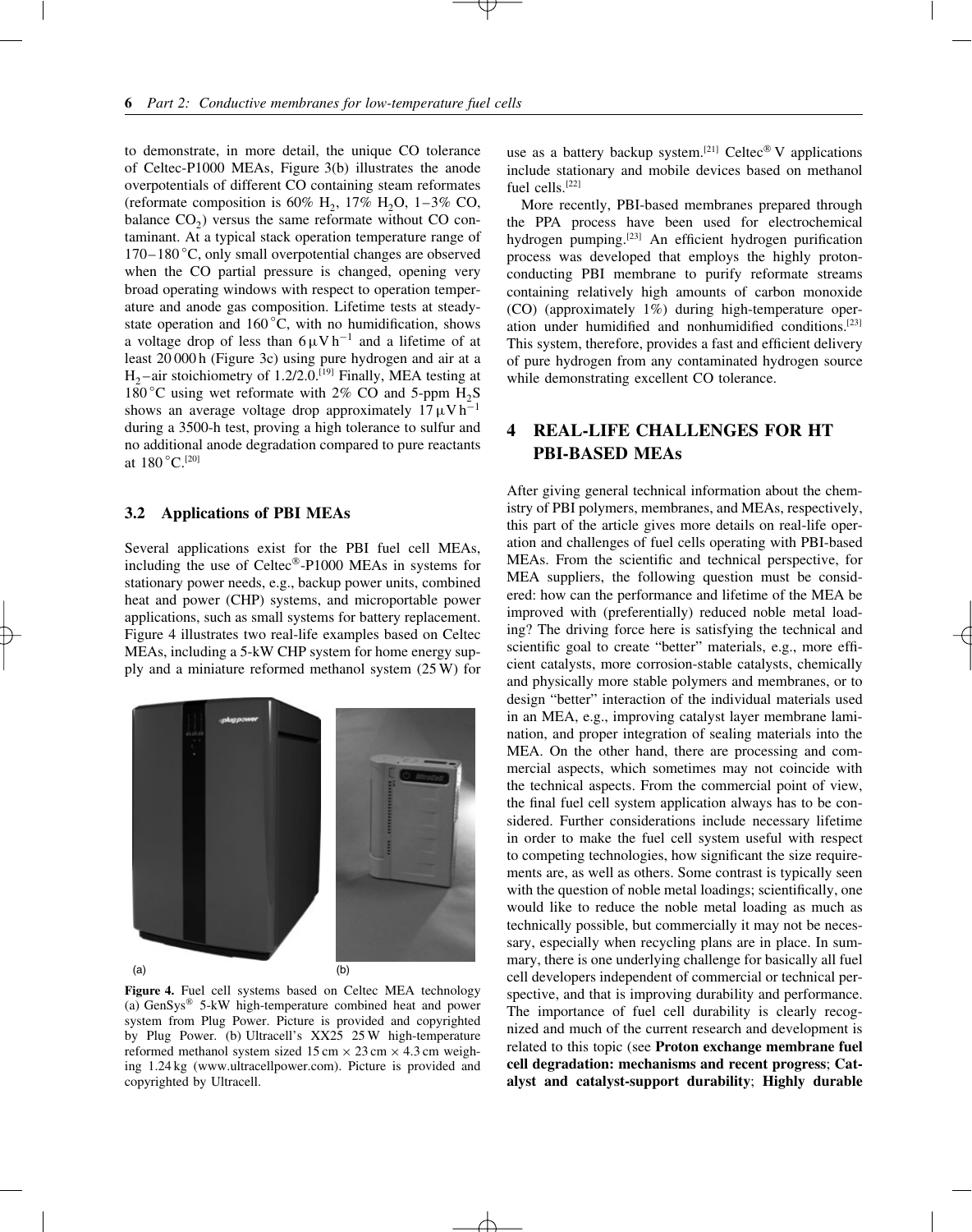**PFSA membranes**, Volume 5).<sup>[19, 20, 24–27] In the following</sup> sections, we focus on selected topics related to performance and durability of high-temperature PEMFC MEAs.

## **4.1 Reducing the cathode overpotential**

Although the performance of Celtec P1000 MEAs is high (Figure 3), and basically on the level of typical PAFCs, as compared to typical low-temperature fuel cells, some performance differences can be observed. Since the kinetics for the anode reaction should be similar or even better in the case of high-temperature operation, the main performance difference compared to a low-temperature fuel cell is likely to be found on the cathode. In Figure  $5(a)$ , a comparison of the IR-free cathode performances using pure hydrogen and oxygen of a typical low-temperature (LT) MEA at  $60\degree$ C and a high-temperature (HT) MEA at  $160\degree$ C is plotted. The LT-data are extracted from the work of Neverlin *et al.*<sup>[28]</sup> Quite obviously, the slope of the two  $i$ –*E* lines both follow approximately 2.3 RT/F. That is, in both the low- and high-temperature cases, the oxygen kinetics appear to follow Tafel kinetics with slopes of approximately 65 mV/dec and 90 mV/dec (a typical value for Tafel slopes at  $160^{\circ}$ C in PA<sup>[29]</sup>) implying that in both cells the cathodes are running under pure kinetic reaction control (absence of mass-transport overpotentials). It also implies a transfer coefficient,  $\alpha_c$ , of unity. In order to



**Figure 5.** (a) comparison of Tafel plots of HT Celtec P1000 cathode (1 mg cm<sup>-2</sup>, 160 °C, 100 kPa<sub>a</sub>, dry H<sub>2</sub>/O<sub>2</sub> at  $s = 1.2/9.5$ ) and low-temperature Nafion-type cathode (0.2 mg cm<sup>-2</sup>, 60 °C, 101 kPa<sub>a</sub> H<sub>2</sub> and O<sub>2</sub> partial pressures, 100%RH). Low-temperature data are extracted from Neyerlin *et al.*<sup>[28]</sup> (b) Plot for determination of activation energy at zero ORR overpotential for the ORR of a Celtec P1000 cathode. (c) Determination of the kinetic reaction order of the ORR using a Celtec P1000 cathode. [Reproduced by permission of ECS – The Electrochemical Society.]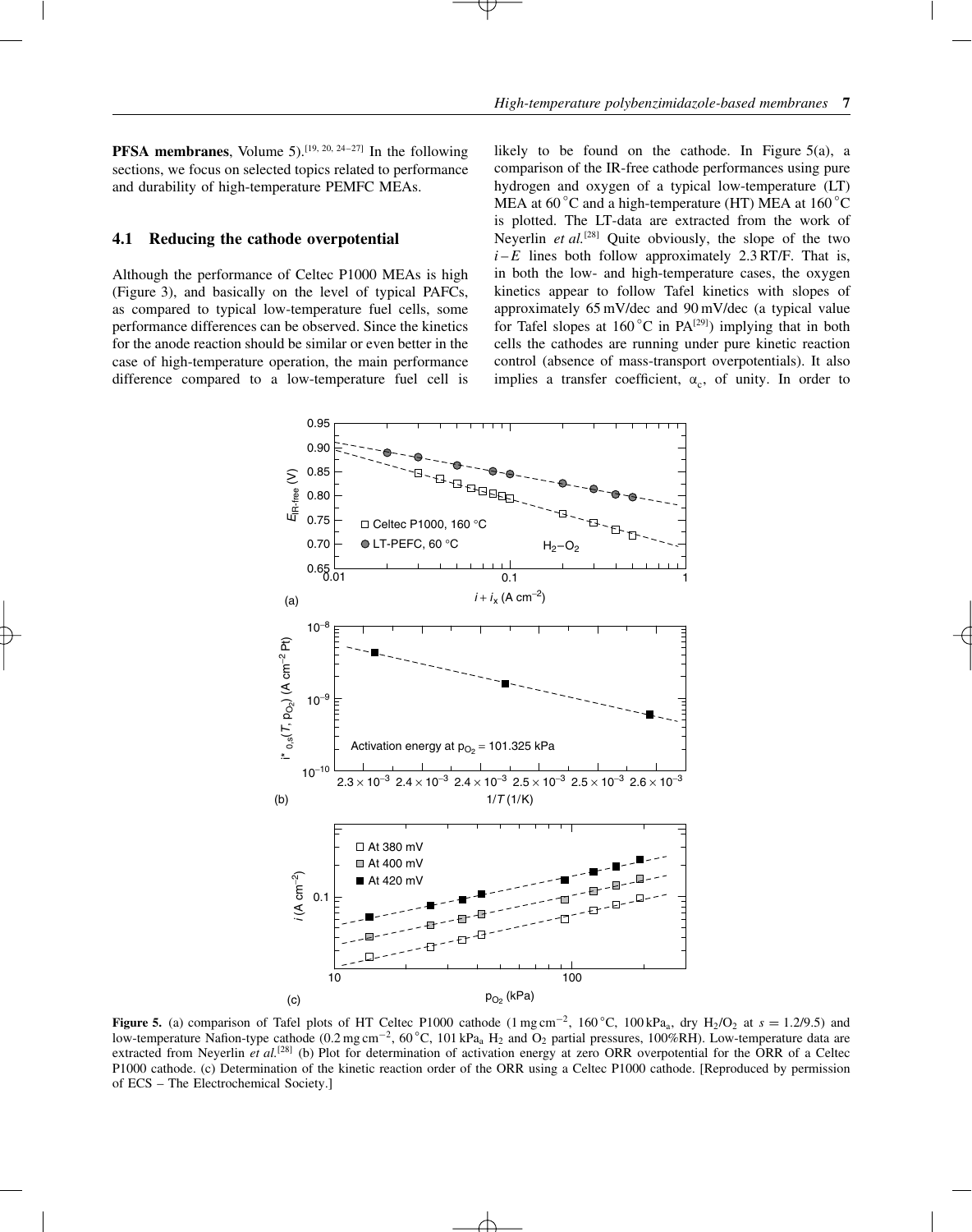understand the apparent kinetic differences between lowand high-temperature cathodes, it is necessary to determine and compare the kinetic parameters, which are describing the oxygen-reduction reaction (ORR) kinetics, such as the activation energy, the reaction order, and the exchange current density.

Under the applied conditions in Figure 5(a) and the assumption of negligible hydrogen oxidation overpotentials $[30]$  at the elevated temperatures used in this study, the cell performance can be given by equation (1)

$$
E_{\text{cell,IR-free}} = E^{0} (p_{\text{H}_2/\text{O}_2/\text{H}_2\text{O}}, T) - \eta_{\text{ORR}} \tag{1}
$$

where  $E_{\text{cell,IR-free}}$ ,  $E^0(p_{\text{H}_2/O_2/\text{H}_2O}, T)$  and  $\eta_{\text{ORR}}$  are the IR-corrected cell potential, the partial pressure and temperature-dependent reversible potential, and the overpotential for the ORR, respectively. The equilibrium potential that is dependent on the temperature and partial pressures is calculated according to equation (2)

$$
E^{0}(p_{H_{2}/O_{2}/H_{2}O}, T) = E^{0,*} + \frac{\partial E^{0,*}}{\partial T} \cdot (T - 298 \text{ K}) + \left(\frac{2.303RT}{2F}\right) \log \left(\frac{\bar{p}_{H_{2}} \cdot \bar{p}_{O_{2}}^{0.5}}{\bar{p}_{H_{2}O}}\right)
$$
\n(2)

where the first term,  $E^{0,*}$ , is the equilibrium potential at 298 K and 101 325 Pa calculated from  $\Delta G$  values for gasphase water<sup>[31]</sup>; the second term is used to correct  $E^{0,*}$ for the temperature, calculated using  $\Delta S$  values for gasphase water<sup>[31]</sup>; the third Nernstian term corrects  $E^{0,*}$  for the individual partial pressures.  $\overline{p}_{H_2}, \overline{p}_{O_2}, \overline{p}_{H_2O}$  are the mean partial pressures under operation conditions of hydrogen, oxygen, and water, respectively, normalized to 101 325 Pa. Closely following the analysis given by Neyerlin *et al.*[28] (see also **Beginning-of-life MEA performance — Efficiency loss contributions**, Volume 3), the ORR overpotential can be given by equation (3)

$$
\eta_{\text{ORR}} = \frac{2.3RT}{a_c F} \log \left[ \frac{i}{10L_c A_{\text{Pt, ec}} i_{0,s}^{\text{eff}} \left( \frac{p_{\text{O}_2}}{p_{\text{O}_2}} \right)^{\gamma}} \right]
$$
(3)

where  $i_{0,s}^{\text{eff}}$  and  $\gamma$  are the effective exchange current density (normalized to the electrochemical platinum surface area) and the kinetic reaction order, and where  $L_c$  and  $A_{\text{Pt-ec}}$ are the Pt loading (in mg  $P$ t cm<sup>-2</sup>) and the electrochemical active Pt surface area (in  $m^2 g^{-1} Pt$ ), respectively. All other parameters have their usual meaning. Note that the pressure term is normalized to a standardized oxygen pressure of 101 325 Pa. The kinetic reaction order, γ, can be determined from experimental data using different oxygen partial pressures at constant temperature and oxygen overpotential according to equation (4):

$$
\left. \frac{\partial \log i}{\partial \log p_{\text{O}_2}} \right|_{\eta_{\text{ORR}}, T} = \gamma \tag{4}
$$

Finally, the activation energy can be determined at the reversible potential ( $\eta_{ORR} = 0$ ) and constant oxygen partial pressure using the relationship in equation (5).

$$
2.3 \left. \frac{\partial \log i_{0,\text{s}}^{\text{eff}}}{\partial 1/T} \right|_{\eta_{\text{ORR}} = 0, \text{p}_{\text{O}_2}} = -E_C^{\text{rev}} \tag{5}
$$

Using experimental data sets for oxygen reduction at a temperature range from 120 $\degree$ C to 160 $\degree$ C and oxygen partial pressures from 20 to 200 kPa, all kinetic parameters can be determined by equations  $(3-5)$ . Figure 5(b, c) illustrate the plots for determination of the reaction order and the activation energy; Table 2 summarizes the kinetic parameters of Celtec-P1000 cathodes in comparison to a low-temperature fuel cell cathode.<sup>[28]</sup>

From a detailed analysis of Table 2, it becomes clear that both the reaction order  $(0.52 \pm 0.05 \text{ vs. } 0.54 \pm 0.02)$ for high and low temperature), activation energy (70  $\pm$  $2 \text{ kJ} \text{ mol}^{-1}$  vs.  $67 \pm 1 \text{ kJ} \text{ mol}^{-1}$  for high and low temperature), and the transfer coefficient are identical in a high-temperature cathode with a Pt/PBI/PA interface and a low-temperature cathode with a Pt/Nafion/water interface, respectively. It can be concluded that, in both cases, the ORR is following identical reaction mechanisms. This is an important finding that helps to understand performance differences between the two PBI and Nafion-type fuel cell cathodes. The only significant difference in the kinetic parameters can be found within the value of the exchange current densities. A direct comparison of its normalized values  $(80 °C, 101.3 kPa)$  reveals roughly 2.5 orders of magnitude higher value for the Nafion-type cathode, which explains the overall performance difference between high and low-temperature PEMFCs.

More relevant comparisons of the mass-specific and surface-specific current densities at 0.9 V, respectively, are also given in Table 2, whereas the values for the hightemperature fuel cell cathode closely mirrors typical activities observed in PAFC (with specific current densities at  $0.9 \text{ V}$  of  $40-9.60 \mu \text{A cm}^{-2}$  Pt at  $177 \text{ }^{\circ}\text{C}$  (see **Catalyst studies and coating technologies**, Volume 4), and approximately 20–50 mA mg Pt (see **Pt alloys as oxygen reduction catalysts.** Volume 3),<sup>[32]</sup> the activities in lowtemperature fuel cell cathodes are typically in the range of 5–10 times higher at constant cell potential of 0.9 V, which is also found under more realistic conditions using  $H<sub>2</sub>$  air in the potential range of  $0.7-0.8$  V.<sup>[33]</sup> As discussed in this reference and also observed from Figure 4(a), due to the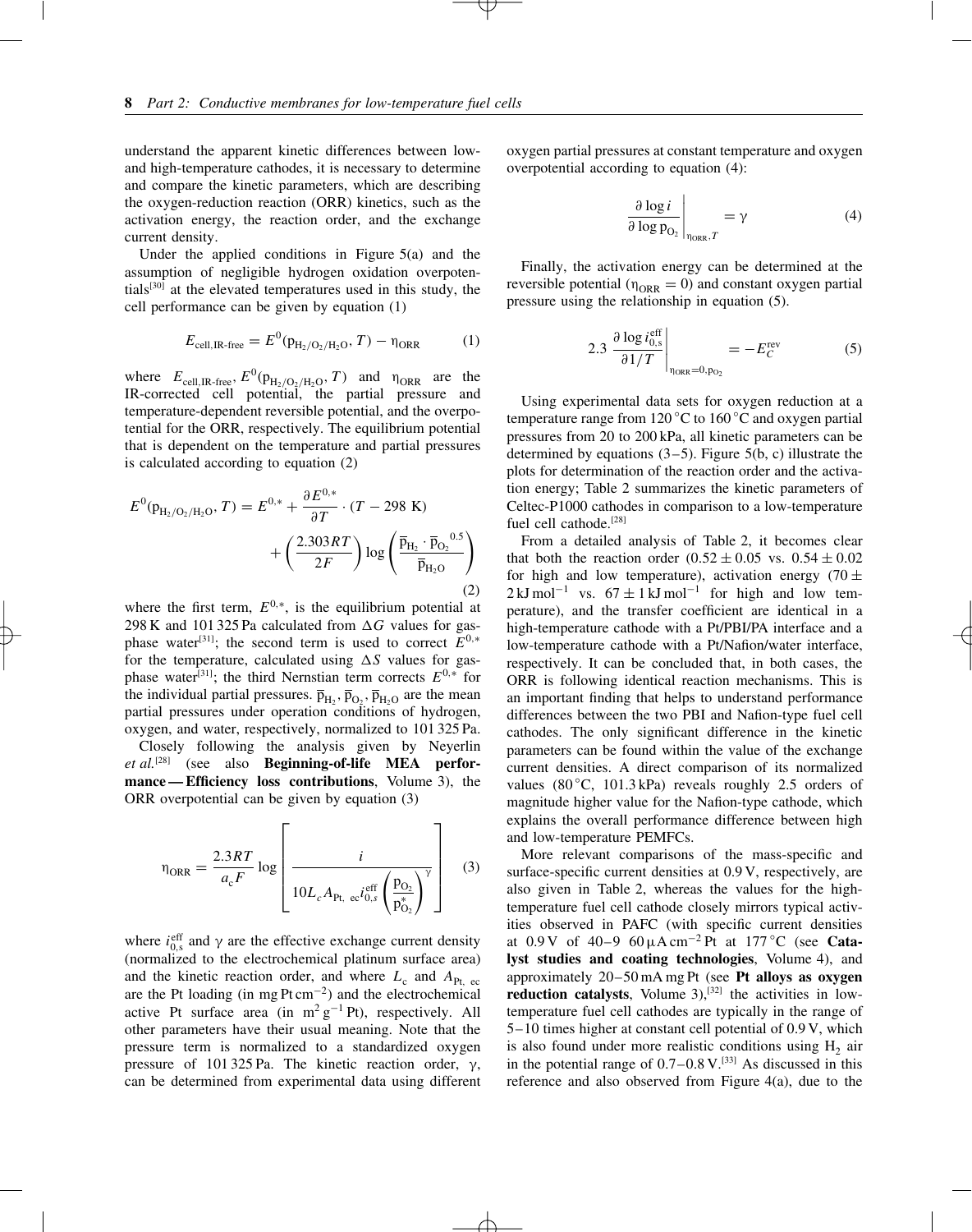|                                                                  |  |  | Table 2. Comparison of cathode kinetic parameters of a Celtec-P1000 high-temperature cathode (Pt-PBI/phosphoric acid                      |  |  |
|------------------------------------------------------------------|--|--|-------------------------------------------------------------------------------------------------------------------------------------------|--|--|
|                                                                  |  |  | interface) and a low-temperature cathode (Pt-Nafion/water interface). Low-temperature data are taken from Neyerlin et al. <sup>[28]</sup> |  |  |
| [Reproduced by permission of ECS – The Electrochemical Society.] |  |  |                                                                                                                                           |  |  |

|                                                                                                     | $PBI/H_3PO_4$<br>interface Celtec-P1000                    | Nafion interface<br>low-temperature<br><b>PEFC</b> |
|-----------------------------------------------------------------------------------------------------|------------------------------------------------------------|----------------------------------------------------|
| $\alpha_c$                                                                                          |                                                            |                                                    |
| γ                                                                                                   | $0.52 \pm 0.05$                                            | $0.54 \pm 0.02$                                    |
| $E_{\text{act}}$ at $\eta_{\text{ORR}} = 0$ (from $i_0^*$ at $p_{\text{O}_2} = 101.3 \text{ kPa}$ ) | $70 \pm 2$ kJ mol <sup>-1</sup>                            | $67 \pm 1$ kJ mol <sup>-1</sup>                    |
| $i_0^*$ at $p_{O_2} = 101.3$ kPa and $T = 433$ K                                                    | $4.3 \times 10^{-9}$ A cm <sup>-2</sup> Pt                 |                                                    |
| $i_0^*$ at $p_{O_2} = 101.3$ kPa and $T = 353$ K                                                    | $5.2 \times 10^{-11}$ A cm <sup>-2</sup> Pt (extrapolated) | $2.5 \times 10^{-8}$ A cm <sup>-2</sup> Pt         |
| $i_m$ <sup>*</sup> (A mg <sup>-1</sup> Pt) at 0.9 V, p <sub>O2</sub> = 101.3 kPa                    | $0.017 \text{ A mg}^{-1}$ (433 K)                          | $0.13 \text{ A mg}^{-1}$ (353 K)                   |
|                                                                                                     | $0.035$ A mg <sup>-1</sup> (453 K)                         |                                                    |
| <i>i</i> at 0.9 V, $p_{O_2} = 101.3$ kPa                                                            | $2.7 \times 10^{-5}$ A cm <sup>-2</sup> Pt (433 K)         | $2.5 \times 10^{-4}$ A cm <sup>-2</sup> Pt (353 K) |
|                                                                                                     | $6.0 \times 10^{-5}$ A cm <sup>2</sup> Pt (453 K)          |                                                    |

differences in the Tafel slope in the different temperature regimes, lowering the cell potentials significantly increases the performance benefit of a low-temperature versus a hightemperature cathode.

Irrespective of the operation point at which low- and high-temperature cathodes are compared, it is important to understand the kinetic differences. The relationship in equation (6) can be used for deeper insights,

$$
i_{0,s}^{\text{eff}} \left(\frac{p_{O_2}}{p_{O_2}^*}\right)^{\gamma} = i_{0,s}^*(1 - \Theta)^{x} (c_{O_2}^0)^{\gamma}
$$
 (6)

where the effective exchange current density (see equation 3) is replaced by the "real" exchange current density and a term describing the surface coverage by spectator species,  $(1 - \Theta)$ , with *x* being another reaction order describing the adsorption/desorption kinetics of respective spectator species. The pressure term in this relationship is formally substituted by the oxygen solubility,  $c_{\text{O}_2}^0$  (applying Henry's law). Since it could be shown that in the low- and high-temperature cathode, the ORR follows identical reaction mechanisms for the same catalyst (Pt), it can follow that the "real" exchange current density is also identical and the observed overpotential differences are just determined by the number of free adsorption sites for the ORR to proceed (the  $(1-\Theta)$ -term) and the solubility of oxygen in the electrolyte. The number of free adsorption sites for the ORR in PA is limited due to the presence of relatively strongly adsorbing PA anions (dihydrogen phosphate and hydrogen phosphate) in large concentrations (note that under operating conditions the acid concentration is 90% and higher). Nafion, in turn, is basically a nonadsorbing electrolyte offering many more free reaction sites, and therefore a lower overpotential is observed. Secondly, the solubility of oxygen in PA is significantly decreased with temperature and acid concentration.<sup>[34]</sup> At temperatures below 60 $^{\circ}$ C, it

was found that oxygen is enriched in Nafion compared to  $H_3PO_4$ , implying that the solubility of oxygen in Nafion is significantly larger than that of PA.<sup>[35]</sup> These findings suggest that part of the performance differences of hightemperature cathodes in a  $PBI/H_3PO_4$  environment versus Nafion-type LT cathode can be related to limited oxygen solubility.

On the basis of the aforementioned analysis, it has to be concluded that significant performance improvements of cathodes operating in a PA electrolyte on Pt-based catalysts can only be achieved by finding a way to reduce adsorption of phosphate anions and/or by increasing the solubility of oxygen in the PA electrolyte. Indeed, several approaches have been undertaken in the past by using fluorinated electrolyte additives to influence the solubility term, but success has been limited thus far.<sup>[36, 37]</sup>

## **4.2 Membrane durability**

MEA durability can be affected by the following typical membrane degradation modes: (i) the possibility of pinhole formation due to thinning of the membrane, which leads to increased fuel crossover and loss of fuel efficiency and (ii) acid evaporation. By choosing the appropriate gasket material, the former effect can be minimized even over extended operation times, e.g., the data on the 20 000-h test shown in Figure 3. Most importantly, hard gasket materials that do not deform at the applied pressure between the flow field plates at the operating temperature of an actual fuel cell are most suitable. Using these gaskets, the pressure on the MEA itself can be effectively reduced.

The latter effect, that is, acid evaporation due to the operating temperature range of  $120-200\degree C$  was found to be of no concern due to the unique properties of the membrane. Figure 6(a) illustrates the PA evaporation rates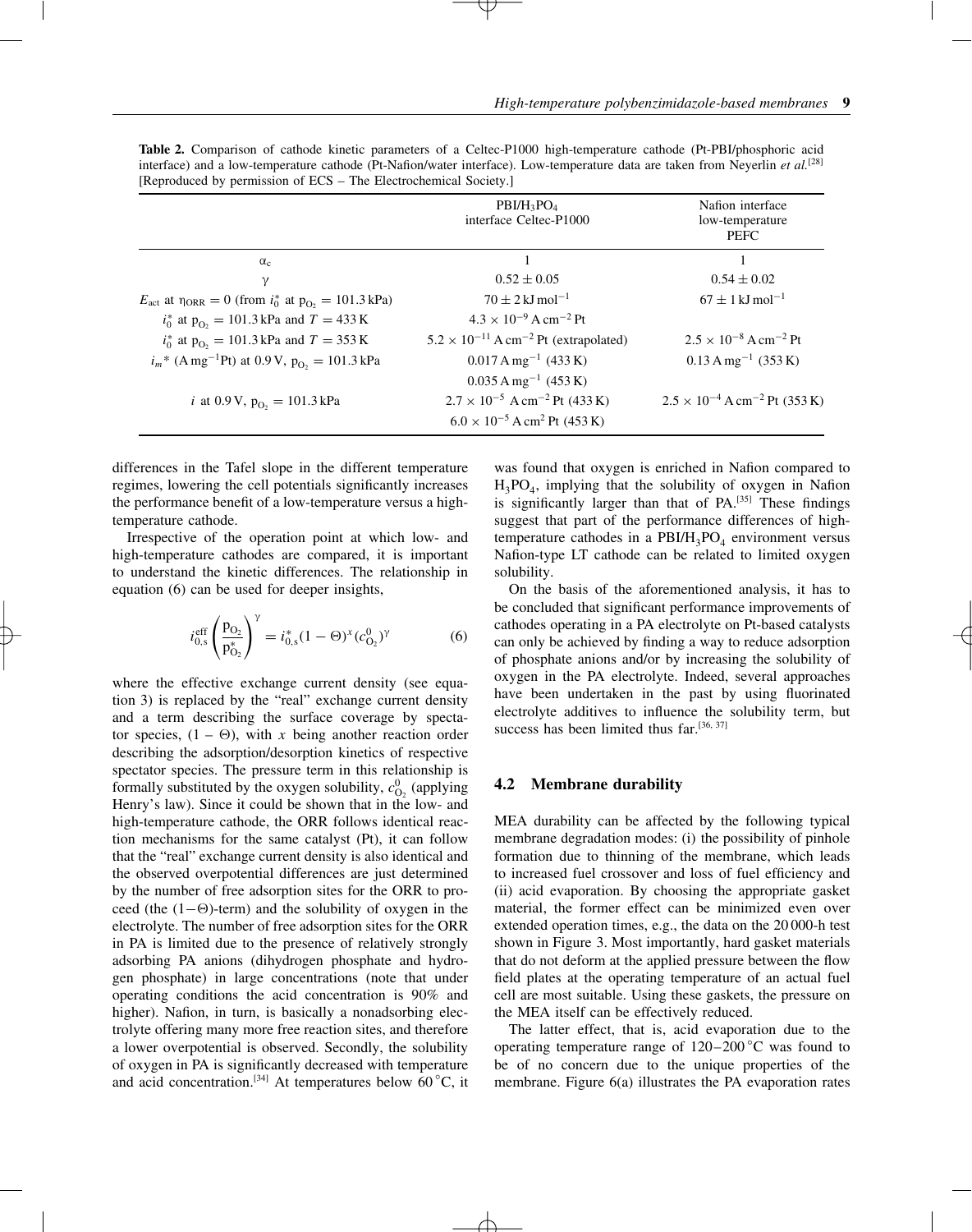

Figure 6. (a) Phosphoric acid evaporation rates in Celtec<sup>®</sup> MEAs at the beginning of life as function of temperature. For comparison, PAFC data from the literature are included. PAFC data are extracted from Okae and coworkers.<sup>[38]</sup> (b) Phosphoric acid evaporation rate in Celtec<sup>®</sup> MEA operated at 160 $\degree$ C over a period of one year (left axis) and the cell resistances measured by 1-kHz AC impedance spectroscopy (right axis).

at the beginning of the life of Celtec $<sup>®</sup>$  MEAs (determined</sup> in the first 100 h of operation) as a function of operating temperature. As a comparison, the evaporation data from a PA fuel cell system is plotted using the data in Ref. [38].

Typically, at the beginning of life, the measured acid evaporation rates are higher than those after longer operation since the MEAs are slowly approaching their equilibrium, and at first, some excess acid is evaporated. As shown in Figure 6(a), at the typical operating temperatures for the Celtec<sup>®</sup> MEAs of up to 180 $^{\circ}$ C, the maximum acid evaporation rate is around  $2 \mu g m^{-2} s^{-1}$  and only at higher temperatures do the rates increase significantly. However, as is quite obvious from Figure 6(a), the acid evaporation rates observed in Celtec MEAs are roughly a factor of 1.5–2 below the measured rates in a PA fuel cell, highlighting the unique chemical interaction between PBI membranes and PA, in contrast to the only physical interaction of the SiC matrix and PA in a PAFC.

In order to gather some experimental values of acid evaporation rates for longer MEA lifetimes, Figure 6(b) demonstrates the rates over a 1-year test at  $160^{\circ}$ C for a Celtec<sup>®</sup>-P1000 MEA with approximately  $100-200$ - $\mu$ m membrane thickness. As illustrated, the acid evaporation rates decreased during the test (see above) and the overall value can be calculated to approximately  $0.5 \mu g m^{-2} s^{-1}$ . In order to get precise numbers for the acid evaporation rates, we chose a rather long sampling time for the product water, and finally three samples were titrated to determine the acid content.

Given the amount of acid in the initial MEA, the experimentally determined acid evaporation rate, and defining the end of life of the MEA, as when 50% of the initial acid in the membrane is evaporated, a calculated lifetime of far more than 100 000 h can be reached. Another important value to describe MEA stability with respect to acid evaporation is the ohmic cell resistance, since reduced acid content in both the membrane (in terms of PA molecules/PBI repeat unit) and the catalyst layer will be increased. Also, due to the thinning effects of the membrane, an increase in contact resistance will be observed. In order to gain some insight, we measured the ohmic cell resistance over 8800 h of operation. The ohmic cell resistance changed by only  $\pm 15$  m $\Omega$  cm<sup>2</sup>, demonstrating that there is no significant impact of acid evaporation on cell lifetime.

### **4.3 Cathode stability**

As known from the 1970s and 1980s, during the period of research and development of PAFCs, cathode durability is a critical factor for long-term fuel cell operation (see **Catalyst studies and coating technologies**, Volume 4). As several of our own studies have demonstrated, this is also valid for PBI-based MEAs.[19, 39] Although cathode degradation may not be severe for constant operation modes and for only several thousand hours of operation, longer operation times (over several ten thousand hours) require very stable cathodes. Additionally, very dynamic operation with many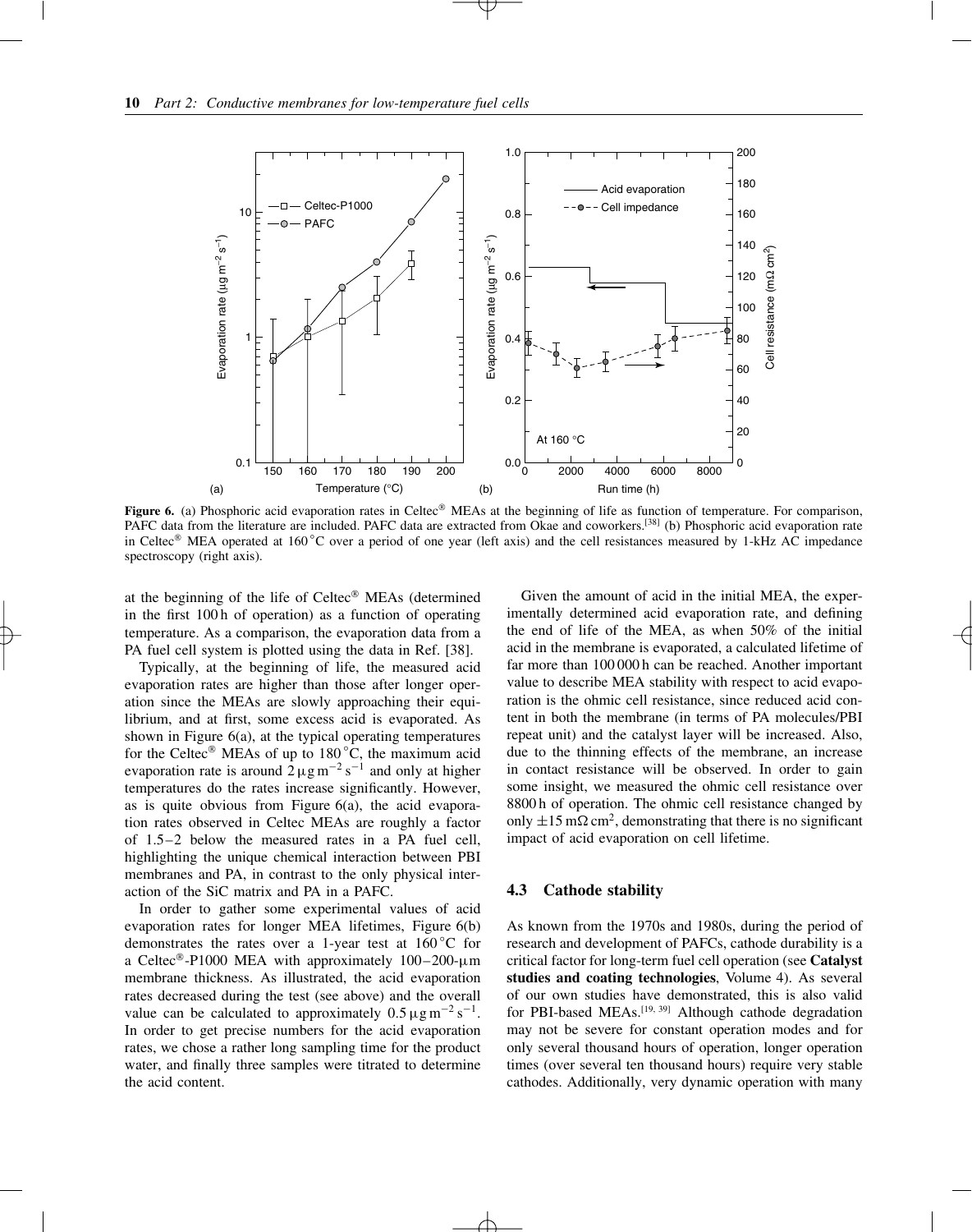

Figure 7. ORR and mass-transport overpotential development as function of cycle number in a voltage cycling test (cycling between 0.6 and 0.85 V, 180 ℃) calculated as described in Ref. [39]. [Reproduced from Ref. [39] © Elsevier, 2008.]

voltage changes, such as changes to cell potentials above 0.75 V, e.g., in standby modes, start–stop operation, etc., typically leads to significantly higher cathode degradation as compared to constant load operation.

The typical electrode degradation modes are (i) corrosion of the catalyst metal (both particle growth and dissolution) (see **Catalyst and catalyst-support durability**, Volume 5), and (ii) corrosion of the carbon materials in electrodes (catalyst support and gas diffusion layer (GDL) materials) (see **Carbon-support corrosion mechanisms and models**; **Electrode degradation mechanisms studies by current distribution measurements**, Volume 6).

The two modes of electrode degradation stated above are both strong functions of the electrochemical potential and the operating temperature. Pt-metal particle growth can occur through Ostwald ripening in a simple surface diffusion process or through a dissolution/recrystallization process.[40] Pt dissolution concomitant with an irreversible loss of the active metal phase can become a severe issue when the fuel cell is operated for extended periods of time at potentials above 0.8 V (see **Stack materials and stack** design, Volume 4).<sup>[40]</sup> Both modes lead to the reduction of the electrochemical active surface area and manifest mainly as a decrease of the cathode kinetics. Both effects, especially carbon corrosion, are also triggered during start–stop operation where potentials above 1.3 V on the cathode were measured (see **Carbon-support corrosion mechanisms and models**, Volume  $6$ ).<sup>[41, 42]</sup> Therefore, it is of high importance to develop and study new catalysts and catalyst support materials. In what follows, we share some results from BASF Fuel Cell's development efforts for stabilizing the cathode. In order to study the stability of catalysts and catalyst supports toward corrosion, we performed a cathode voltage cycle test where the cathode potential is cycled between  $0.6$  and  $0.85$  V at  $180^{\circ}$ C. This test probes both the stability of the catalyst metal and the support material, respectively. Figure 7 demonstrates the changes in both ORR and mass-transport overpotential when using a cathode with a Pt-alloy supported on Vulcan XC72 (30% Pt-Alloy#1/Vulcan, 1 mg cm−<sup>2</sup> total metal cathode loading). As is obvious from Figure 7, the oxygen overpotential is increasing by almost 45 mV, almost 200 cycles, whereas the mass-transport overpotential in the cathode (e.g., at 0.8 A cm−2) is increasing by almost 280 mV. Although it cannot be determined from this test alone if the kinetic changes are related to the loss of electrochemical surface area by particle growth, metal dissolution, or electrical disconnection of metal particles (all three effects likely play a role), these results clearly demonstrate that severe corrosion of the cathode catalyst takes place. The significant increase in mass-transport overpotentials clearly points to carbon corrosion effects leading to the flooding of the cathode catalyst layer.

Figure 8(a) illustrates a comparison of different cathode catalysts using the same voltage cycle test. For comparison, the voltage change at  $0.8 \text{ A cm}^{-2}$  measured in H<sub>2</sub> –air polarization curves (stoichiometry 1.2/2) at  $0.8 \text{ A cm}^{-2}$  is plotted as a function of cycle number and catalyst type. In this comparison, we used the aforementioned Pt-alloy#1/Vulcan XC72, Pt-alloy#2/SC#1, and Pt-alloy#3/SC#2 (stabilized carbon). Figure 8 clearly reveals the stability of a newly developed Pt-alloy supported on a stabilized carbon in 300 V cycles with only minor decrease of cell potential at 0.8 A cm−<sup>2</sup> (Note the initial increase in cell voltage is explained by slight improvements of catalyst utilization). This important development is the key for stabilizing the cathode for extended operation times of real-life fuel cell systems. However, one of the main tasks is not only providing cathodes with improved stability, but also provide cathodes, which show similar or better beginning of life performance than, e.g., cathodes with Vulcan-supported catalysts. Very often, the issue is increasing difficulties in processing and forming porous layers when working with highly corrosion-resistant carbons. Figure 8(b), however,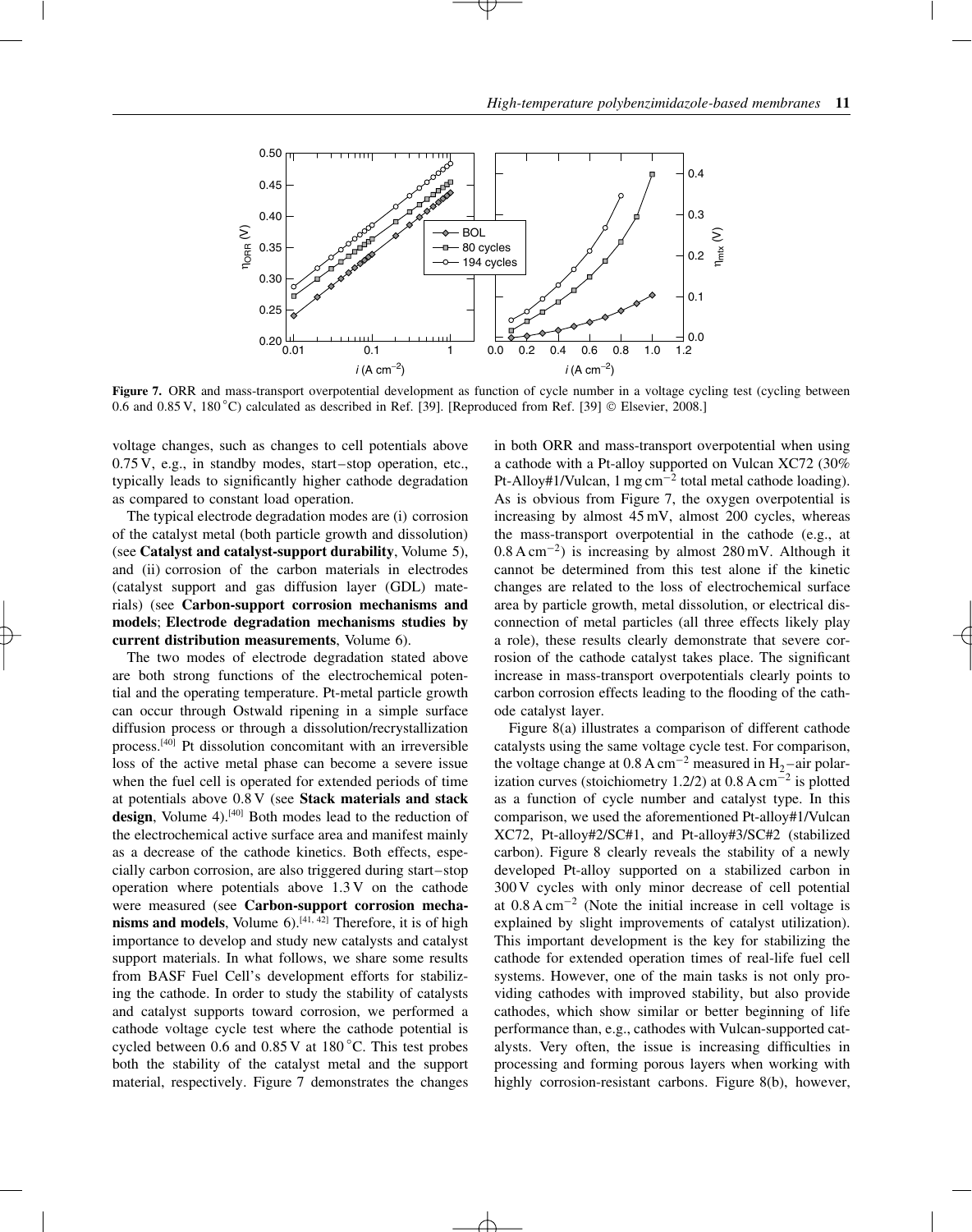

**Figure 8.** (a) Cell voltage difference at 0.8 A cm<sup>2</sup> versus BOL (*beginning of life*) in  $H_2$  air (stoichiometry 1.2/2) operation at 180 °C for three different Pt-alloys using Vulcan XC72 (30 wt%) and two differently stabilized carbon (SC, 20 wt%) as function of the number of voltage cycles (0.85–0.6 V cycle). The cycles were performed using  $H_2-O_2$  (stoichiometry 1.2/2) at 180 °C with 30 min holding time at each potential. Total cathode metal loading is 1 mg cm<sup>-2</sup>. (b) Beginning of life polarization curve using H<sub>2</sub>-air (stoichiometry 1.2/2) at 160  $\degree$ C and 1 bar<sub>a</sub> for a standard Celtec<sup>®</sup>-P1000 MEA and an MEA using a cathode with Pt-alloy#3/SC#2.

demonstrates the successful implementation of a corrosionstable catalyst into a high-temperature MEA with even improved performance versus our Celtec $^{\circledR}$ -P1000 MEA.

In summary, it has been demonstrated that the intrinsic stability against corrosion of the materials used in the cathode can be improved. Quite notably, the use of more stable catalyst supports is a major focus in order to improve the stability of an MEA. Besides the typical improvements to carbon itself (such as through graphitization<sup>[43]</sup>), other possibilities have to be considered, such as the adaptation of ceramics or other high-temperature, stable, electronically conductive materials like tungsten carbides or metal oxides. However, due to the difficulty of combined temperature stability with chemical and electrochemical stability in an acidic environment together with electronic conductivity,

the materials science of support materials remains one of the most important topics in the research and development of fuel cells.

# **5 CONCLUSION**

PBI is an excellent material for PA polymer electrolyte membranes. High-temperature operation allows for high CO tolerance, fast electrode kinetics, and simplified water and thermal management. When prepared by the PPA process, PBI shows improved mechanical properties, proton conductivities, and fuel cell operational characteristics compared to the conventionally prepared PBI-based membranes for high-temperature fuel cell applications. From